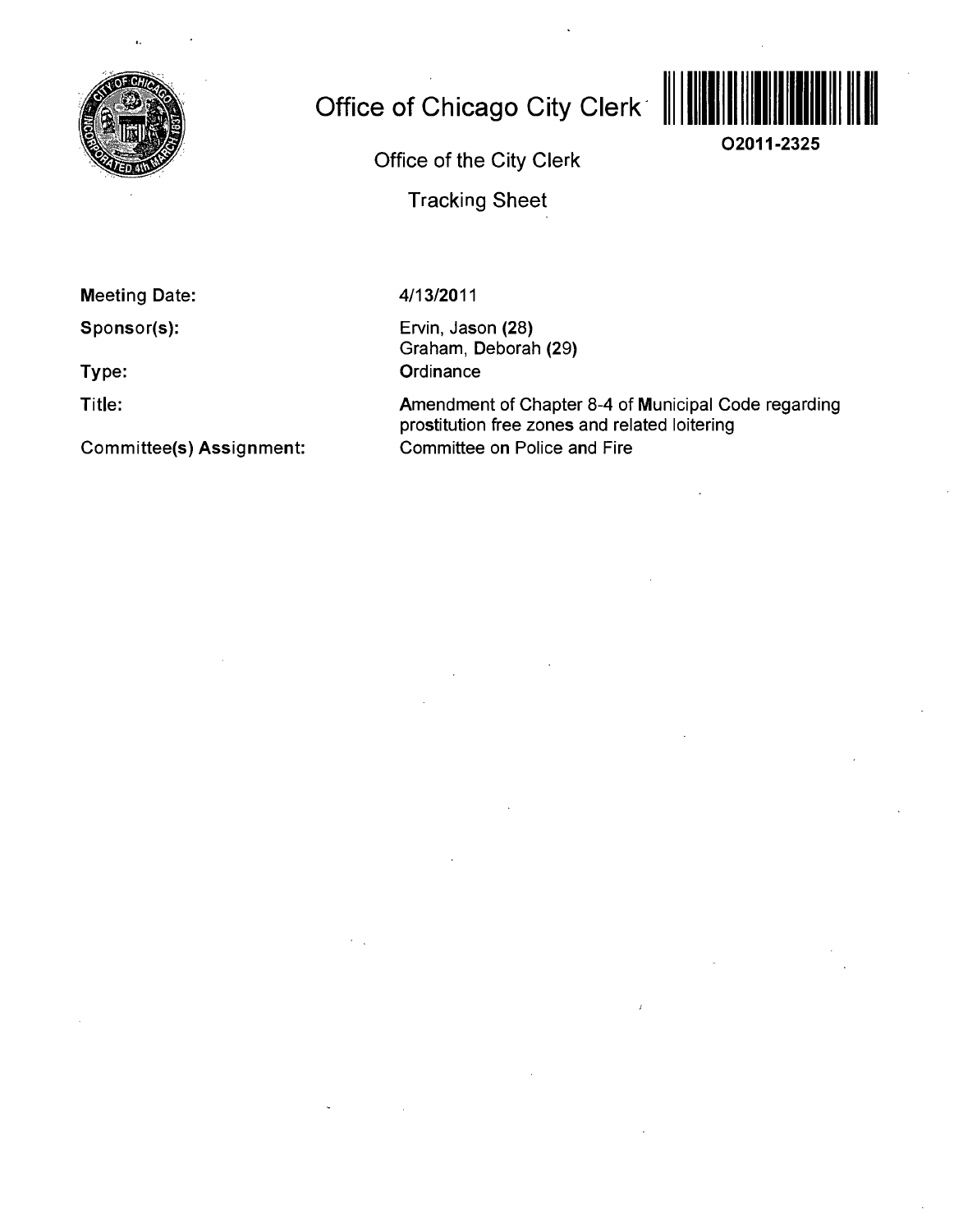WHEREAS, the City of Chicago is home rule until of govemment pursuant lo the 1970 Illinois Constitution, Article VII, Section 6 (a); and

WHEREAS, pursuant to its home rule power, the City of Chicago may exercise any power and perform any function relating lo its govemment and affairs including promoting the health, welfare and safely of its citizens; and

WHEREAS, over 80,000 citizens a year are arrested a year for soliciting sex in America; and

WHEREAS, the act of prostitution and prostitution related activities have left a scar on many Chicago neighborhoods

## **BE IT ORDAINED BY THE CITY COUNCIL OF THE CITY OF CHICAGO:**

SECTION 1. The above recitals are expressly incorporated herein and made part thereof as though fully set forth herein

SECTION 2. Chapter 8-4-016 of the Municipal Code of Chicago is hereby created and has the following language added as follows:

#### **Prostitution Free Zones**

Ň.

Prostitution-free zones are those areas of the City of Chicago as designated by the Superintendent of Police or via ordinance, which are areas where the number of arrests where there was probable cause to believe a person has committed prostitution related loitering for a 12-month period within the 18 months preceding its designation is significantly higher than that for other similarly sized geographic areas of the City of Chicago that are not located within a prostitution-free zone or areas where observations by police officers and public officials or citizen complaints lead the Superintendent of Police to conclude that prostitution or related offenses are taking place in such areas with significant more frequency than other similarly sized geographic areas of the City of Chicago that are not located within a prostitution-free zone.

(a) A person is subject to exclusion for a period of 90 days from any public right-of-way and park within the applicable prostitution-free zone designated if that person has been arrested based upon probable cause and a 1-year exclusion from any public right-of-way and park within the applicable prostitution-free zone shall take effect upon the date that a finding of guilt or plea of guilty is entered for any of the offenses committed within that prostitution-free zone as listed below, unless the offense was committed entirely within a private residence:

1) 720 ILCS 5/11-9.1 Sexual exploitation of a child.

2) 720 ILCS 5/11-9.2 Custodial sexual misconduct.

3) 720 ILCS 5/11-14 Prostitution.

4) 720 ILCS 5/11-14.1 Solicitation of a sexual act.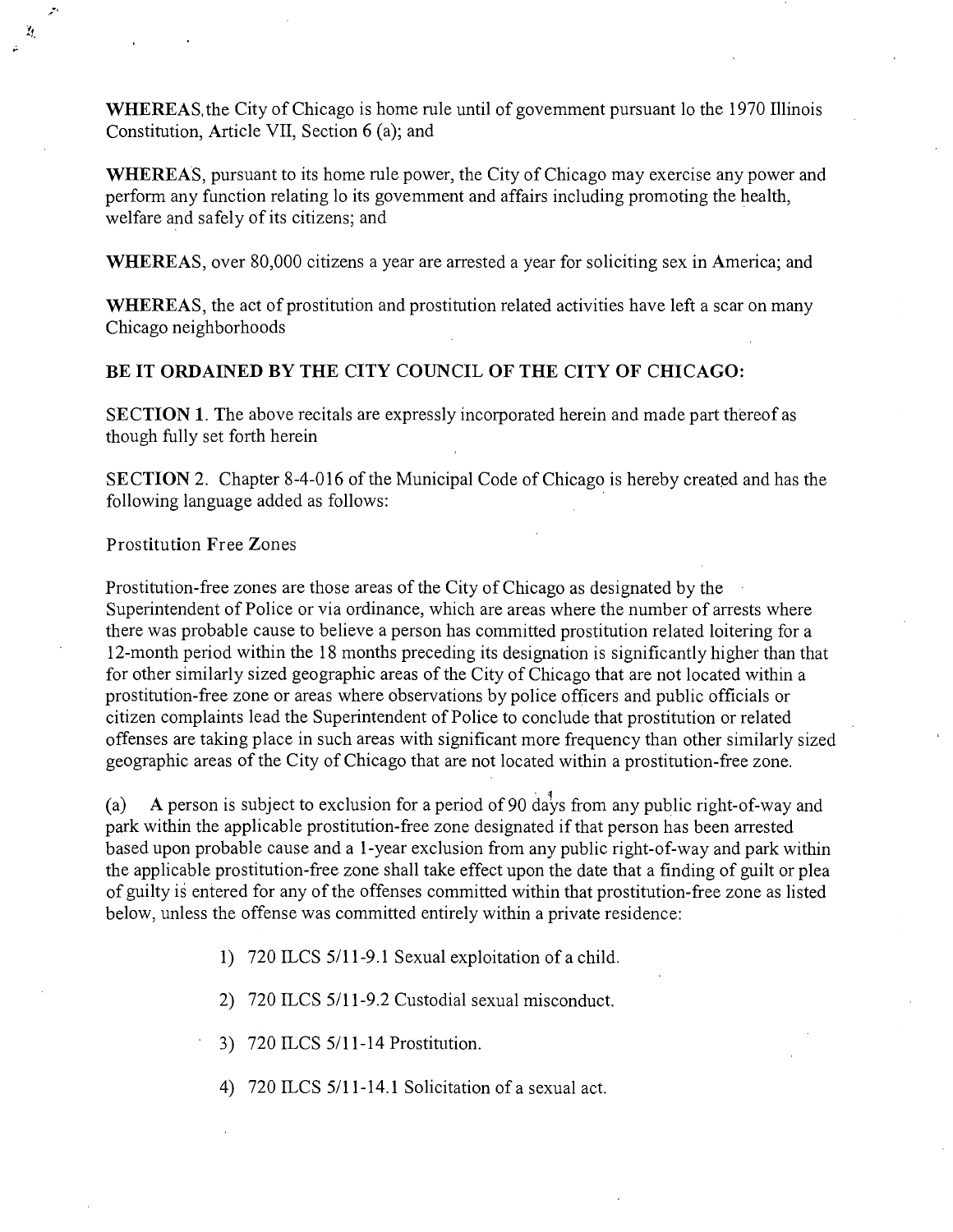- 5) 720 ILCS 5/11-14.2 First offender; felony prostitution.
- 6) 720 ILCS  $5/11-15$  Soliciting for a prostitute.
- 7) 720 ILCS 5/11-15.1 Soliciting for a minor engaged in prostitution.
- 8) 720 ILCS 5/11-16 Pandering.
- 9) 720 ILCS 5/11-17 Keeping a Place of Prostitution.

10) 720 ILCS 5/11-17.1 Keeping a Place of Juvenile Prostitution.

11) 720 ILCS  $5/11-18$  Patronizing a prostitute.

12) 720 ILCS 5/11-18.1 Patronizing a minor engaged in prostitution.

13) 720 ILCS 5/11-19 Pimping.

14) 720 ILCS 5/11-19.1 Juvenile Pimping and aggravated juvenile pimping.

15) 720 ILCS 5/11-19.2 Exploitation of a child.

16) 720 ILCS 5/11-20 Obscenity

17) 720 ILCS 5/11-20.1 Child pomography

18) 720 ILCS 5/11-20.3 Aggravated child pomography

19) 720 ILCS 5/11-25 Grooming.

20) 720 ILCS 5/11-26 Traveling to meet a minor.

21) Attempts to commit any of the above offenses.

## (b) Areas designated:

(1) The superintendent of police shall by written directive designate areas of the city in which enforcement of this section is necessary because the areas are frequentiy associated with prostitution-related loitering. Prior to making a determination under this subsection, the superintendent shall consult as he or she deems appropriate with persons who are knowledgeable about the effects of prostitution-related activity in areas in which the ordinance may be enforced. Such persons may include, but need not be limited to, members of the department of police with special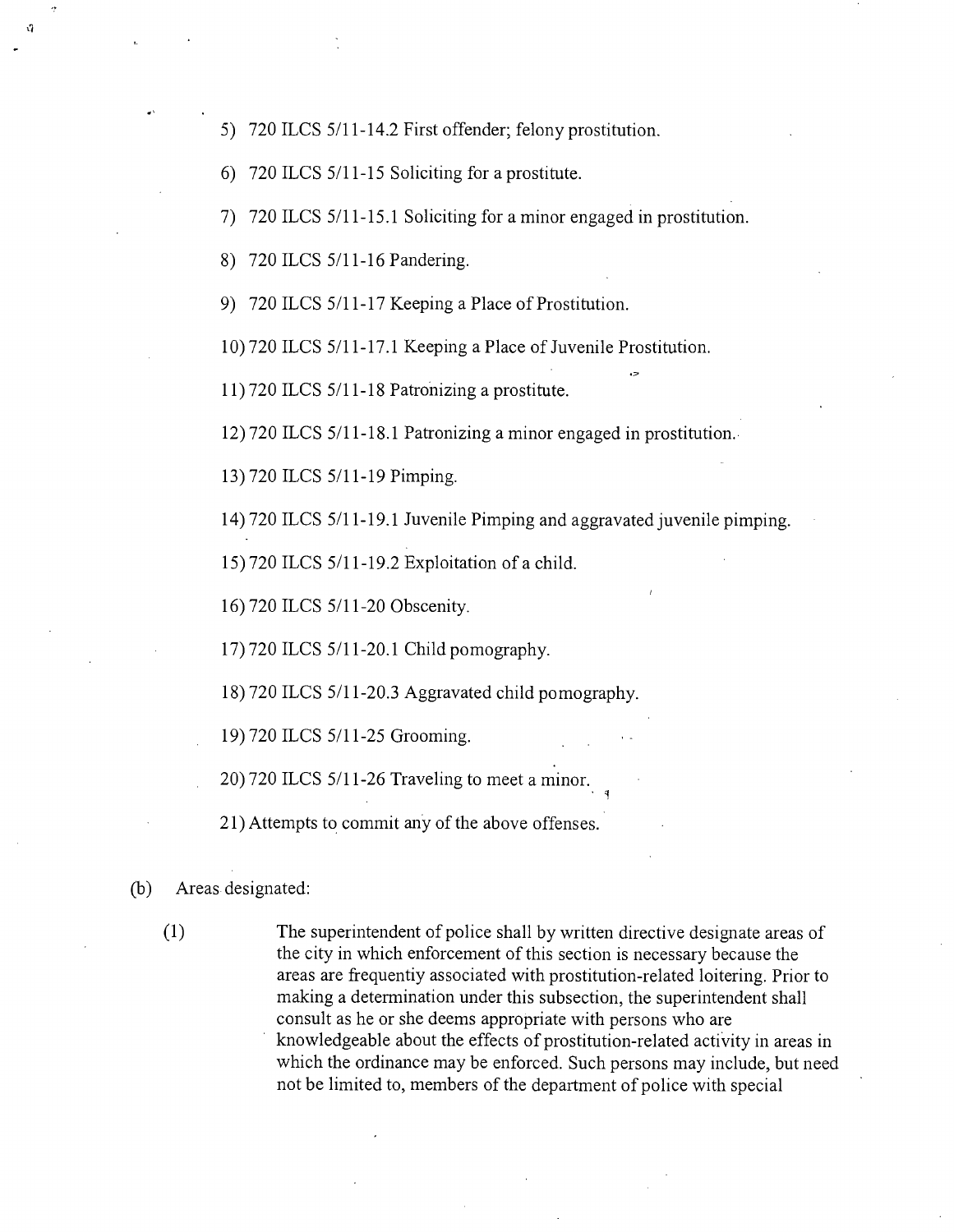training or experience related to prostitution-related activity; other personnel of that department with particular knowledge of prostitutionrelated activities in the proposed designated area; elected and appointed officials of the area; community- based organizations; and participants in the Chicago Alternative Policing Strategy who are familiar with the area. The superintendent shall develop and implement procedures for the periodic review and update of designations made under this subsection. The designation shall be valid for a period of three years.

(2) Via ordinance. The designation shall be valid for a period of three years.

(c) As used in this section:

 $\mathcal{L}$ 

(1) Public place means the public way and any other location open to the public, whether publicly or privately owned.

(d) Any person who is found to be in violation of this ordinance is subject to a fine of not less than \$250.00 and not more than \$500.00 for each offense, and imprisonment for not less than seven (7) days but not more than six months for each offense. A second offense shall be punishable by a mandatory minimum sentence of not less than 30 days imprisonment. A third or subsequent offense shall be punishable by a mandatory minimum sentence of not less than 60 days imprisonment.

(e) In addition to the above penalties, any person who violates this section shall be required to perform no less than 40 hours and up to 120 hours of community service pursuant to Section  $1-4-120$  of this Code.

(d) (1) A motor vehicle that is used in the violation of this section or Section 8-8-050, or in the commission of prostitution as defined in Section 11-14 of the Criminal Code of 1961, soliciting for a prostitute as defined in Section  $11-15$  of such code, soliciting for a juvenile prostitute as defined in Section 11 -18 of such code, or patronizing a juvenile prostitute as defined in Section 11-18.1 of such code, shall be subject to seizure and impoundment under this subsection. The owner of record of such vehicle shall be liable to the city for an administrative penalty of \$1,000.00 in addition to fees for the towing and storage of the vehicle.

(2) Whenever a police officer has probable cause to believe that a vehicle is subject to seizure and impoundment pursuant to this section, the police officer shall provide for the towing of the vehicle to a facility controlled by the city or its agents. When the vehicle is towed, the police officer shall notify the person who is found to be in control of the vehicle at the time of the alleged violation, if there is such a person, of the fact of the seizure and of the vehicle owner's right to request a preliminary hearing to be conducted under Section 2-14-132 of this Code.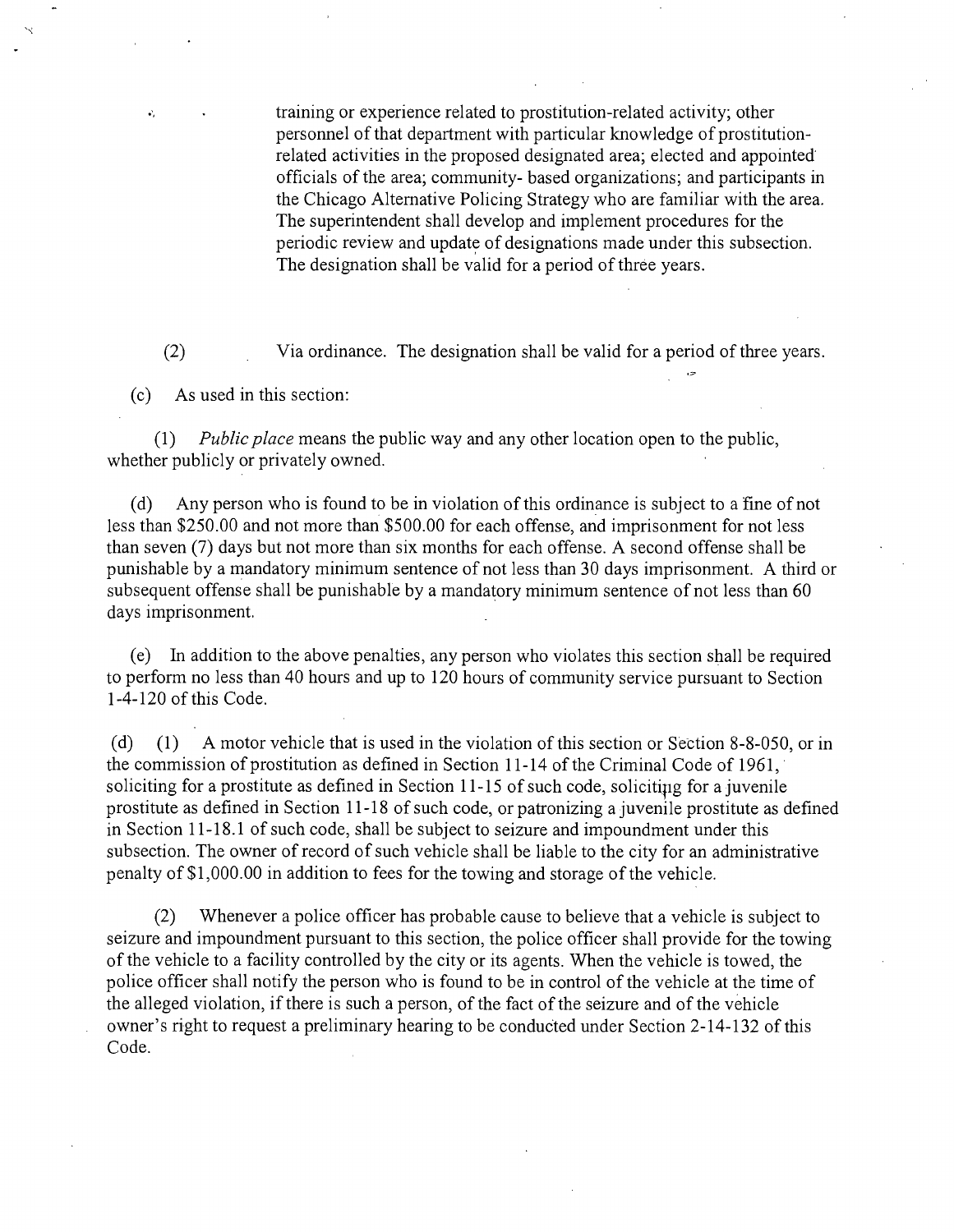$\cdot$ (3) The provisions of Section 2-14-132 shall apply whenever a motor vehicle is seized and impounded pursuant to this section.

SECTION 3. Chapter 8-4-016a of the Municipal Code of Chicago has the following language added as follows:

### **Prostitution Related Loitering**

(a) Whenever a police officer observes one or more persons engaged in prostitution-related loitering in any public place designated for the enforcement of this section under subsection (b), the police officer shall: (i) inform all such persons that they are engaged in loitering within an area in which such loitering is prohibited; (ii) order all such persons to disperse and remove themselves from within sight and hearing of the place at which the order was issued; and (iii) inform those persons that they will be subject to arrest if they fail to obey the order promptly or engage in further prostitution-related loitering within sight or hearing of the place at which the order was issued during the next eight hours.

(b) Areas designated:

- (1) The superintendent of police shall by written directive designate areas of the city in which enforcement of this section is necessary because the areas are frequentiy associated with prostitution-related loitering. Prior to making a determination under this subsection, the superintendent shall consult as he or she deems appropriate with persons who are knowledgeable about the effects of prostitution-related activity in areas in which the ordinance may be enforced. Such persons may include, but need not be limited to, members of the department of police with special training or experience related to prostitution-related activity; other personnel of that department with particular knowledge of prostitutionrelated activities in the proposed designated area; elected and appointed officials of the area; community- based organizations; and participants in the Chicago Alternative Policing Strategy who are familiar, with the area. The superintendent shall develop and implement procedures for the periodic review and update of designations made under this subsection.
- (2) Via ordinance

(c) As used in this section:

(1) Prostitution-related loitering means remaining in any one place under circumstances that would warrant a reasonable person to believe that the purpose or effect of that behavior is to facilitate the following violations of the Illinois Criminal Code:

a) 720 ILCS 5/11-9.1 Sexual exploitation of a child.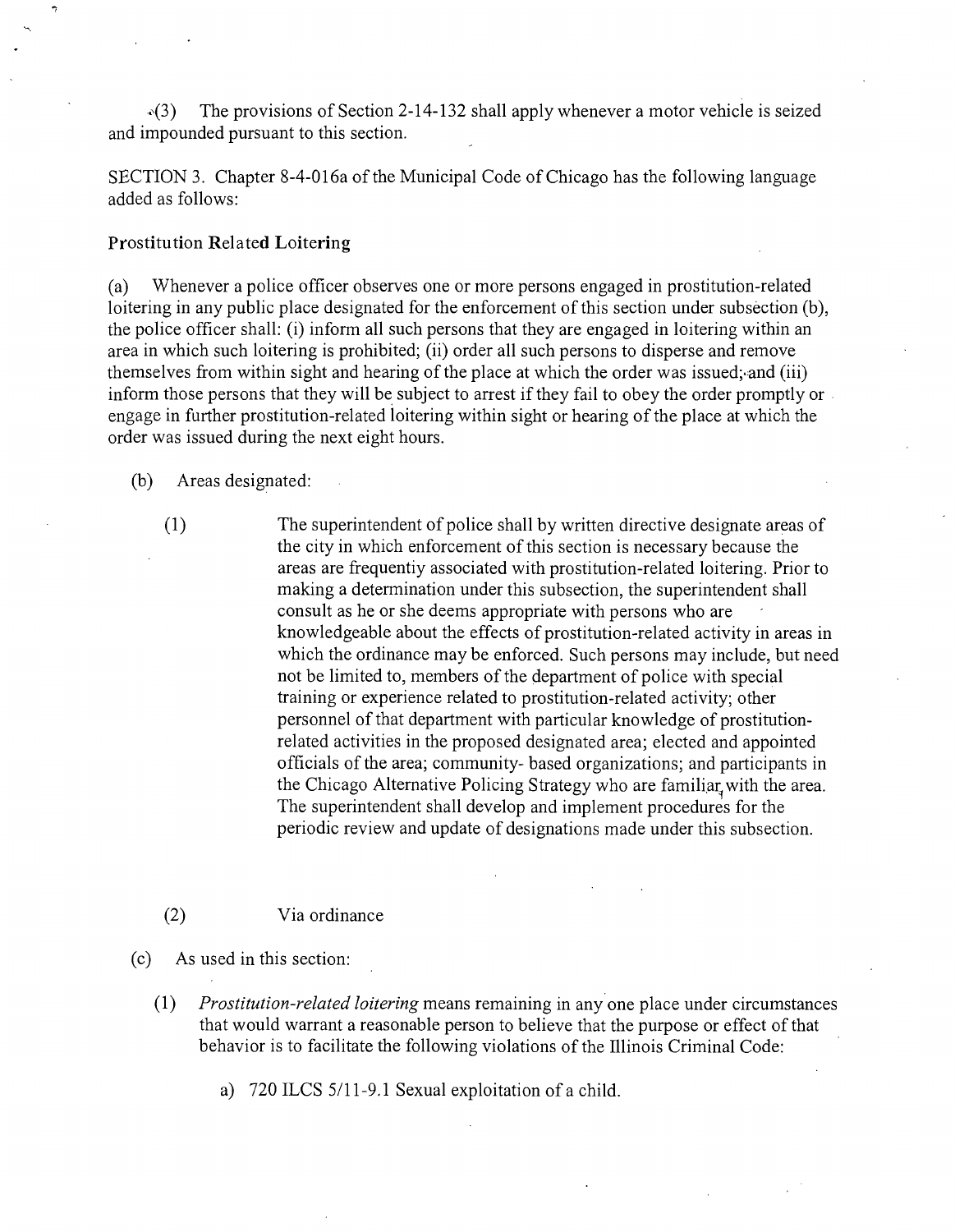- b) 720 ILCS 5/11-9.2 Custodial sexual misconduct.
- c) 720 ILCS 5/11-14 Prostitution.
- d) 720 ILCS 5/11-14.1 Solicitation of a sexual act.
- e) 720 ILCS 5/11-14.2 First offender; felony prostitution.
- f) 720 ILCS 5/11-15 Soliciting for a prostitute.
- g) 720 ILCS  $5/11-15.1$  Soliciting for a minor engaged in prostitution.
- h) 720 ILCS 5/11-16 Pandering.
- i) 720 ILCS 5/11-17 Keeping a Place of Prostitution.
- $j$ ) 720 ILCS 5/11-17.1 Keeping a Place of Juvenile Prostitution.
- k)  $720$  ILCS  $5/11$ -18 Patronizing a prostitute.
- 1) 720 ILCS 5/11-18.1 Patronizing a minor engaged in prostitution.
- m) 720 ILCS 5/11-19 Pimping.
- n) 720 ILCS 5/11-19.1 Juvenile Pimping and aggravated juvenile pimping.
- o) 720 ILCS  $5/11$ -19.2 Exploitation of a child.
- p) 720 ILCS  $5/11$ -20 Obscenity.
- q) 720 ILCS  $5/11-20.1$  Child pornography.
- r) 720 ILCS 5/11-20.3 Aggravated child pornography.
- s) 720 ILCS 5/11-25 Grooming.
- t) 720 ILCS  $5/11-26$  Traveling to meet a minor.
- u) Attempts to commit any of the above offenses.

(2) Public place means the public way and any other location open to the public, whether publicly or privately owned.